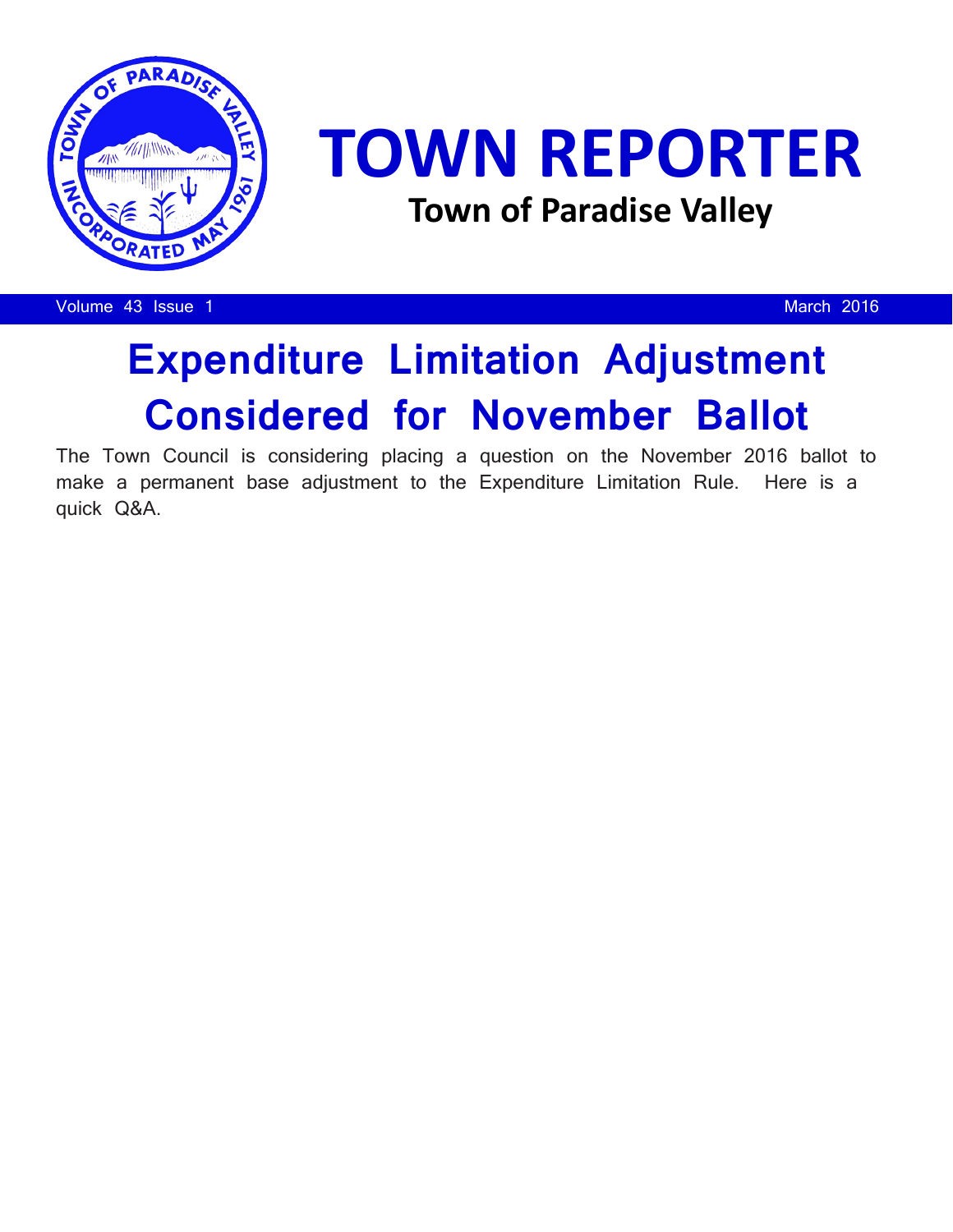## **MAYOR'S CORNER**



Mayor Michael Collins Photo by Terrance Thornton

 As we begin a new year, I look forward to working with the entire Town Council in tackling important quality of life initiatives for Paradise Valley residents. These initiatives will address some issues that disrupt or threaten our Paradise Valley lifestyle. My council colleagues and I have been contacted by many residents asking the Town's help to address their concerns that include poor cell phone coverage; trash collection vehicles on our roads every day of the week; online short term rentals (Airbnb and VRBO) in owner occupied neighborhoods; excessive noise from construction and leaf blowers; insufficient pedestrian and bicycle linkages; and others. This issue of the Town Reporter is dedicated to exploring these topics further and providing residents with our understanding of the problem and our paths toward improving their situation.

Some of these "Quality of Life Initiatives" have been

plaguing our community for years while others are new and part of a rebounding economy. Cell phone coverage has been substandard for many years. Previous attempts were well reasoned with lots of effort; however, we are still not at the level of service Paradise Valley residents should expect. While I will be involved in varying degrees with all of the initiatives, I am taking the lead on this issue.

 The impacts of trash trucks has been a long discussed item in Paradise Valley. The fact is that the status quo produces some very real and serious impacts to our quality of life. The Council is focused on solving the problems and not simply adopting a pre-conceived solution.

 Our rebounding and new economy has brought some impacts into neighborhoods. Along with construction of our new or renovated resorts, we are also seeing quite a bit of residential construction. We saw a 15% increase in building permits and a 36% increase in permit values in 2015 over 2014. Construction is back and robust. However, so is the associated noise. We don't want to stop this economic vein, but let's lessen the quality of life impacts where we can. Same with those pesky leaf blowers at 6 a.m. on Saturday morning. Also disrupting some of our neighborhoods is the increased practice of short term residential rental properties. We are primarily an owner occupied community. Our transient population has typically been the guests of our premier resorts; however, we are finding some houses being bought up and converted to permanent short term rentals. With that comes associated noise, parking and safety concerns for neighbors. Figuring out the right balance is our new challenge.

 Please join us in study sessions and online conversations as we tackle these issues to protect your property values and maintain the outstanding quality of life PV residents have come to expect.

Yours in service,

Michael Collins, Mayor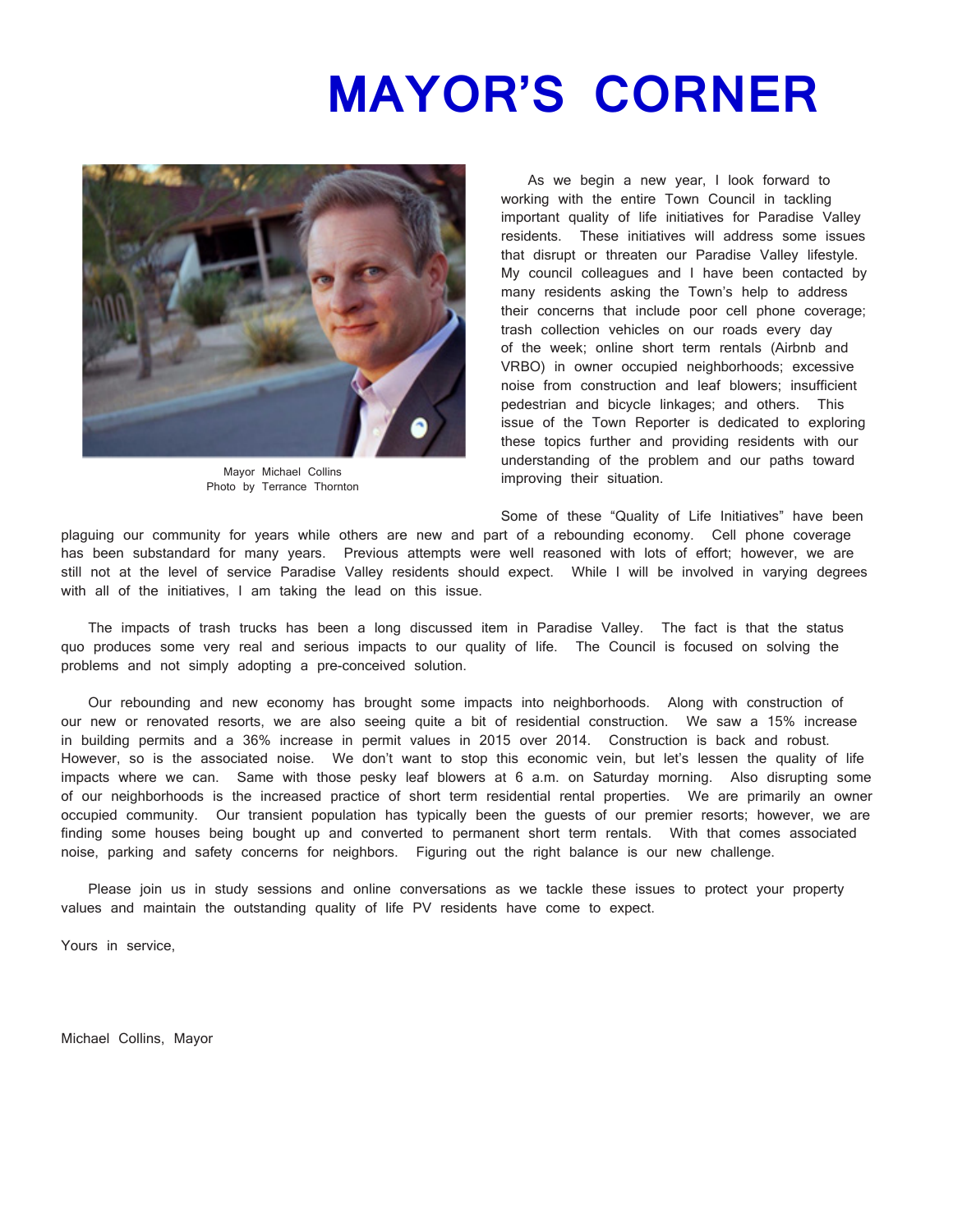## **QUALITY OF LIFE INITIATIVES**

### **Cell Phone Coverage**

 Do you have poor cell phone reception at home, or have a story of how poor cell phone reception has impacted your quality of life here in Paradise Valley? If so please share your story with Mayor Collins at **mcollins@paradisevalleyaz.gov**.

 Operations at Town Hall have been impacted for years by poor cell phone coverage. Whether it's dropped calls by contractors waiting for permits at the front counter, Public Works employees reporting street challenges back to the office, or Police Officers losing coverage on their laptops in the patrol cars, cell phone service is having a negative impact on the Town of Paradise.

 This is not a new issue. In 2008 the Town faced the same problem and approved the installation of 42 faux cacti mini cell towers (called a distributed antenna system (DAS)) around our community. The carriers took advantage of these locations to varying degrees. Unfortunately, they haven't solved the problem.

Many residents have purchased additional equipment

just to get reliable cell phone coverage at home. That should not be necessary.

 Resort visitors and guests complain about poor cellular reception. That should not be our brand.

 The Town has reached out to the major carriers in an effort to better understand the challenge and build a foundation for offering potential solutions. Are there technical solutions within our existing zoning codes and aesthetic standards? Are

there changes in the industry that are making this worse or will solve this in the near future? The Town is committed to improving this situation and will keep you posted on our findings and activities.



### **Short Term Rentals**



 Many visitors come to Paradise Valley every year to enjoy our climate, natural beauty, and numerous world class events. Traditionally visitors stay in one of the Town's existing eight resorts (with three more resorts planned and/or under construction). However, there is a recent and growing trend where visitors rent out private residences in the Town through a variety of online rental websites. Renting of residential homes, or even rooms within a home, is not a new concept. But the increasing popularity of short term home rentals may lead to undesired impacts on neighborhoods.

 Often renters are on vacation and their enjoyment of these residences may include unwanted noise, parties, or even the use of homes for large events. This introduction of commercial uses into a residential zone can create parking and safety concerns and generally disrupt the residential character of the neighborhood.

 While renting a home for single family uses is not prohibited, short term home rentals are subject to certain limitations. Those limitations include restrictions on the rental or use of homes as commercial venues for weddings, luncheons, dinners, auctions, sales or similar events, and require all event parking on site. Private short term rentals are also subject to sales tax requirements and should be reporting and paying the associated sales and bed taxes. Finally, the current Town Zoning Ordinance prohibits renting a guest home separate from a main home, or renting a main home separate from a guest home.

 A goal of the current Town Council is to maintain and improve the quality of life in Paradise Valley. To this end, the Town will be researching short term rental activities in the Town and may introduce new regulations or enforce existing regulations more strictly in order to maintain its high quality of life. Residential districts are intended to promote and preserve a low-density residential character. The Town continues to strive to protect this residential character and to restrict uses that detract from that character. If you are experiencing problems with a short term residential rental property in your neighborhood, please contact Tina Brindley, Code Enforcement Officer, (480) 348-3523 or tbrindley@ paradisevalleyaz.gov, so that Town Staff can review the concerns for potential Town Code issues.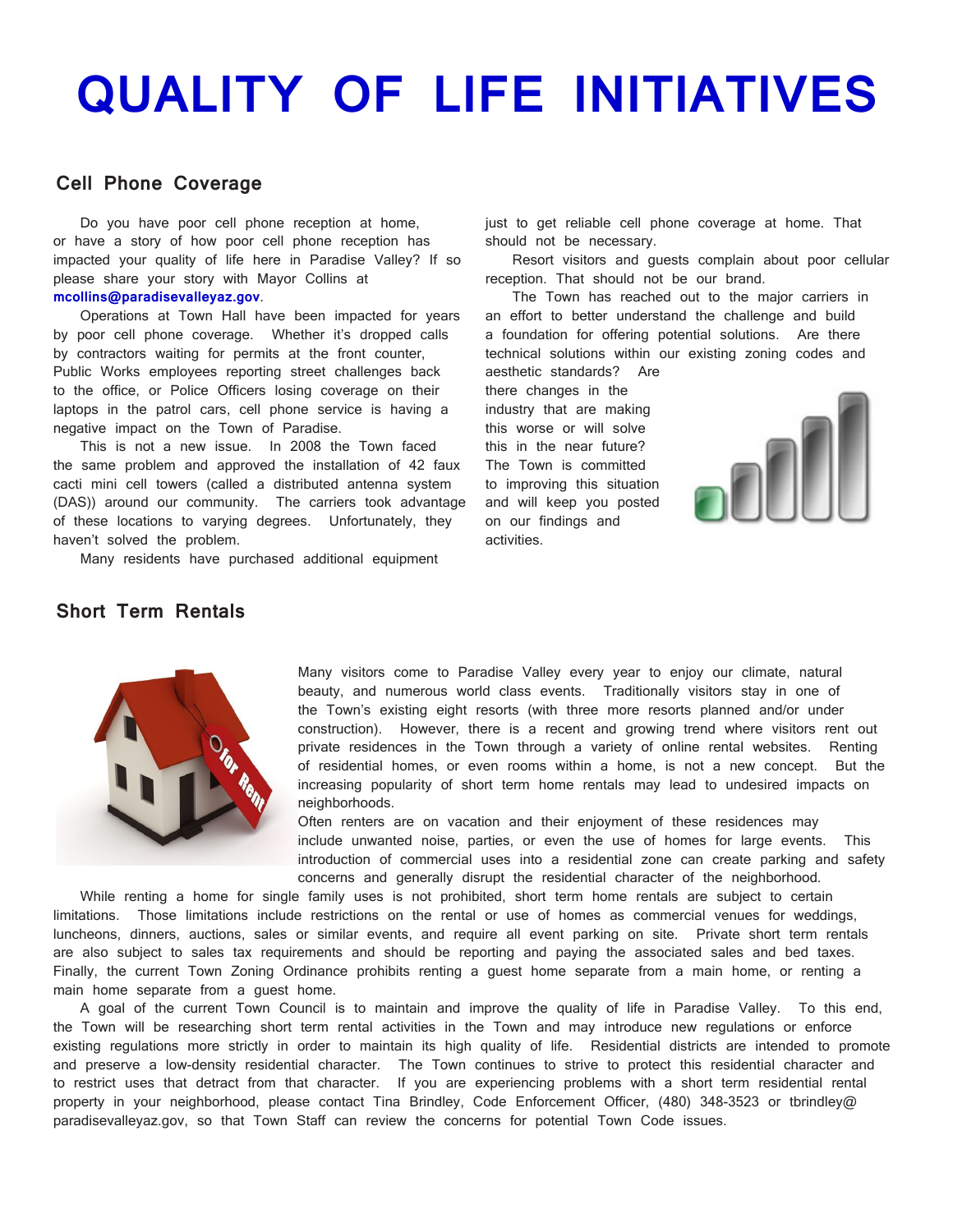# **COMMUNICAT**

## www.paradise

|                                                                         |                                                   | Here are ways residents can find                                                                                                                         |
|-------------------------------------------------------------------------|---------------------------------------------------|----------------------------------------------------------------------------------------------------------------------------------------------------------|
| <b>COMMUNICATION OPTION</b>                                             | <b>NAME OF SERVICE</b>                            |                                                                                                                                                          |
| <b>Police and Public Safety</b>                                         |                                                   |                                                                                                                                                          |
| <b>Emergencies and Public Safety Alerts</b>                             | <b>CodeRed</b>                                    | Register with CodeRed online to receive emergency and critical aler<br>non-emergency notices that may include Town events and commun                     |
| Crime Bulletins and Safety Tips                                         | <b>News Flash</b><br><b>PVPD Press Release</b>    | Subscribe to receive notices and press releases from the Police Dep                                                                                      |
| Provide Information to Police, Fire,<br><b>EMS Prior to Emergencies</b> | Smart911                                          | Register with Smart911 to provide police, fire, and EMS the informa<br>ber of family members living in the house and if any family member                |
| <b>News and Notifications</b>                                           |                                                   |                                                                                                                                                          |
| Town News and Information                                               | <b>News Flash</b><br>In the News                  | Subscribe to receive general notices and press releases about curre                                                                                      |
| <b>Calendar of Events</b>                                               | <b>Main Town Calendar</b>                         | Subscribe to receive notices of upcoming Town events via email.                                                                                          |
| Meeting Notices and Agendas                                             | <b>Notify Me</b><br><b>Town Meeting Notices</b>   | Subscribe to receive notices and links to agendas for Town Council a                                                                                     |
| Storm and Flood Planning                                                | <b>Notify Me</b><br><b>Storm Water Management</b> | Subscribe to receive notices and information regarding community                                                                                         |
| <b>Meeting Participation and Engagement</b>                             |                                                   |                                                                                                                                                          |
| Agendas, Minutes and Videos                                             | Legistar                                          | Agendas, reports, summaries, minutes, and meeting videos for all p<br>for specific information.                                                          |
| Submit Comments on a Council Agen-<br>da Item                           | eComment                                          | Have a question, concern, or comment about an agenda item? Clic<br>be delivered electronically to the Mayor and Council Members, or P                    |
| Search Town Records                                                     | <b>Transparency Portal</b>                        | The Transparency Portal (link located on the homepage) provides a<br>codes, zoning, and a searchable database of all minutes, ordinances<br>be included. |
| <b>Request Public Records</b>                                           | <b>Public Records Request</b>                     | If you cannot find the specific document online, you may submit a p                                                                                      |
| <b>Contacts</b><br><b>Report a Violation/Concern</b>                    |                                                   |                                                                                                                                                          |
| Staff Telephone and Email Directory                                     | <b>Staff Directory</b>                            | Staff directory provides a list of departments and functions. Click of<br>numbers.                                                                       |
| Code Violations, Concerns, or Request<br>for Service                    | <b>Request Tracker</b><br><b>Report a Concern</b> | The Town uses a program called Request Tracker to catalog and resp                                                                                       |
| <b>Social Media</b>                                                     |                                                   |                                                                                                                                                          |
| Town Hall Twitter                                                       | Twitter                                           | @ParadiseVallAZ                                                                                                                                          |
| <b>PVPD Twitter</b>                                                     | Twitter                                           | @PVPolice                                                                                                                                                |
| PVPD Facebook                                                           | Facebook                                          | /PVPolice                                                                                                                                                |
| Town YouTube                                                            | YouTube                                           | /Paradi5eValleyAZ                                                                                                                                        |
| PVPD YouTube                                                            | YouTube                                           | /ParadiseValleyPDAZ                                                                                                                                      |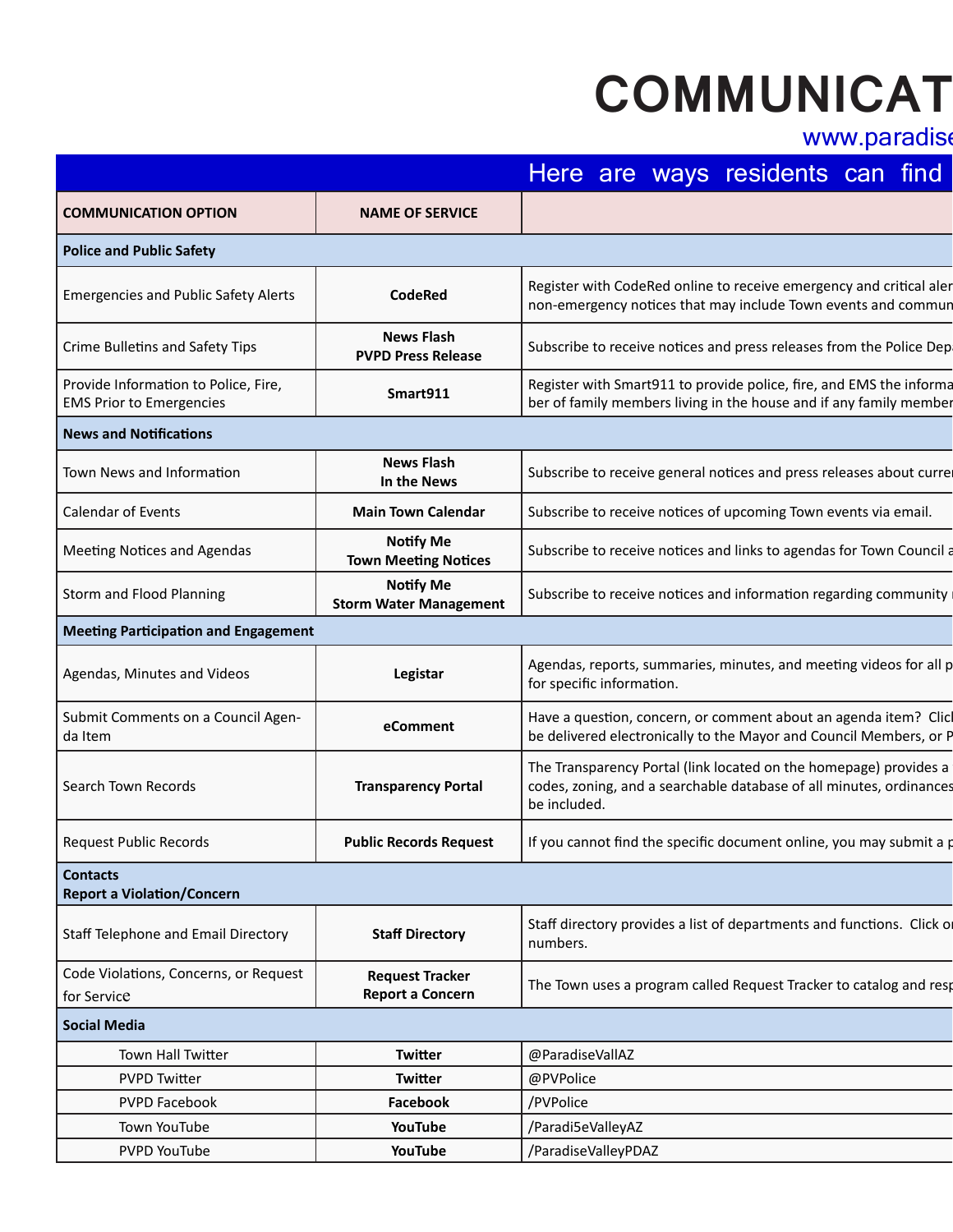# **ION OPTIONS**

evalleyaz.gov

## out what's going on in the Town. **COMMUNICATION OPTION NAME OF SERVICE DESCRIPTION HOW COMMUNICATION IS RECEIVED** ts from the Town by phone, text, and/or emails. You can also select an option to receive ity meetings. non-emergency phone, text, and/or emails. Towean also select an option to receive Telephone, Text, Email, Mobile App<br>Ity meetings. artment regarding criminal activity and safety tips. **Email activity and press releases releases** from the Police Police Department regarding criminal activity and safety tips. Email and safety tips. Email and safety tips. tion they need to more quickly help you in an emergency. Information may include the nums have special medical needs. Information provided once for use in an emergency In the Newsas Subscribe to receive general notices and press releases and press releases about current events, pending or newly adopted ordinances, and community activities. **Email**, Website and the state of the state of t Calendar of Events **Main Town Calendar** Subscribe to receive notices of upcoming Town events via email. Email, Website **Town Meeting Notices** Subscribe to receive notices and links to receive notices and Planning Commission meetings via email. Email **Storm Water Management Subscribe to receive to receive the subscribe of the community meetings related to flooding issues and storm water master planning Email** ublic meetings are posted on the Town's website. Users are able to sort meetings and search able incernigs are posted on the fown's website. Osers are able to soft incernigs and search k on eComment next to that item to submit your feedback on that item. Your comments will lanning Commissioners. be december heat to that herm to submite your recuback on that hem. Tour comments will be a subsite website website wealth of information including current and historical budget and financial records, elections, s, and resolutions. Your feedback in always welcome regarding other types of information to Website Request Public Records **Public Records Request** If you cannot find the specific document online, you may submit a public records request to the Clerk's Office electronically. Website n the department to get a list of staff members along with their email and direct telephone n the department to get a fist of staff includers along with their email and affect telephone **Report a Concernation Tracker to Concernity Tracker to Concernations Tracker to concern a program catalog and re<br>
<b>Request Tracker to Concernity Tracker to Concern a Concernations Concernations Concernations Concernations**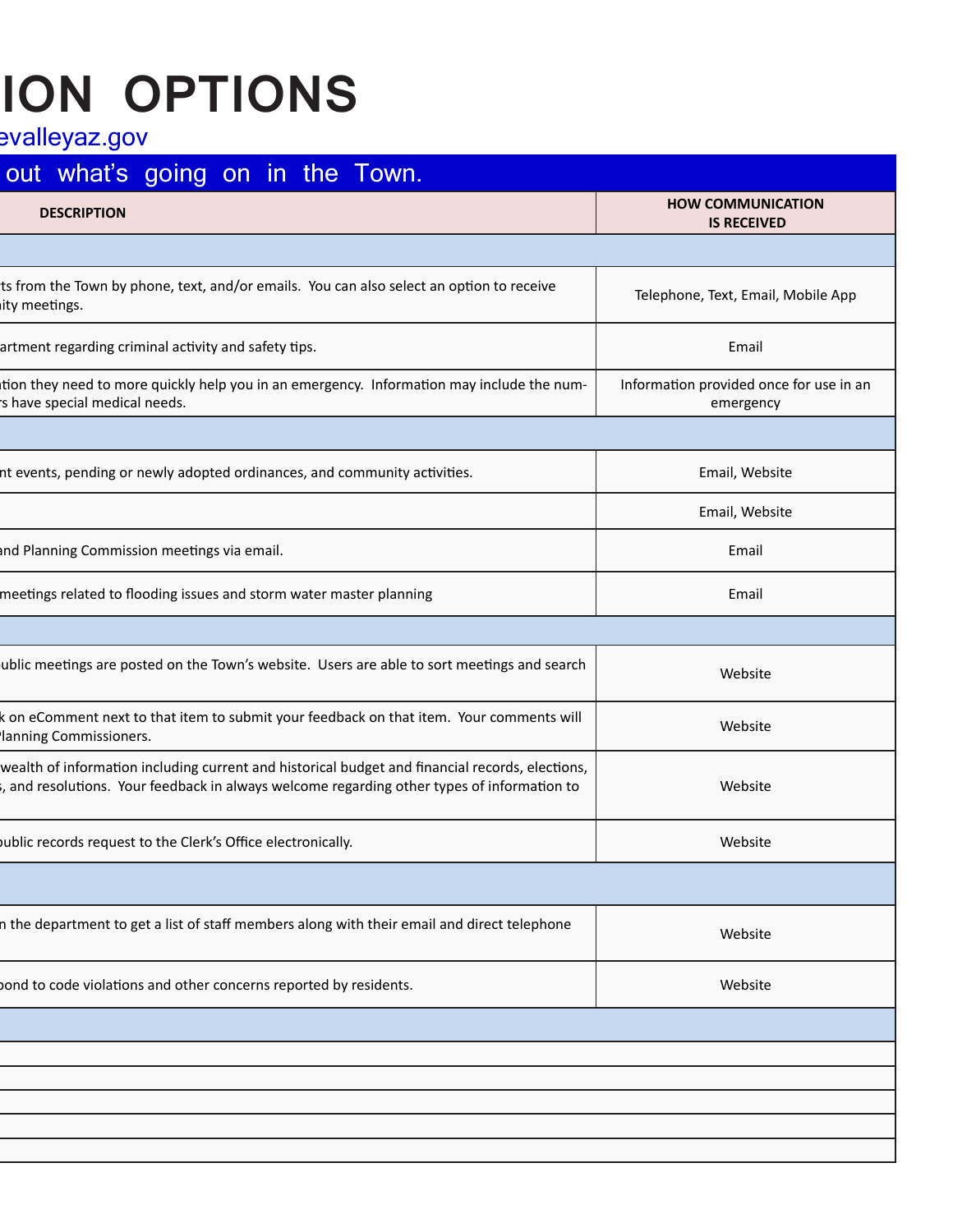# **QUALITY OF LIFE INITIATIVES**

## **Visually Significant Corridors**

 The character of a town and its neighborhoods is largely determined by the appearance of its streetscape. Streetscape includes elements such as vehicle and bike lanes, sidewalks, bus shelters, street furniture, utility enclosures, landscaping, lighting, and decorative signage.

 To encourage high-quality streets that demonstrate the character and image of Paradise Valley, the concept of Visually Significant Corridors has been included in the Town's General Plan. These corridors will have design elements consistent with the Town's landscaping guidelines. An example of such a project is the newly constructed portion of 56th Street joining McDonald and Lincoln Drives. This handsome stretch of road includes decorative pavers, dessert landscaping, informational signage, screened utility boxes, and an impressive pedestrian node.

 Going forward, the Town will be preparing a Visually Significant Corridors study. This study will include ways to beautify and the two major arterials in Paradise Valley, Tatum Boulevard and Lincoln Drive. The study will also address fundamental ways to improve the streetscape, such as safety, accessibility, and Town identity, while promoting attractive treatments that reflect the Paradise Valley "brand." The final product will be a user-friendly manual, which will include design objectives and guidelines, diagrams, photographs and other information necessary to clearly illustrate appropriate design principals for the Town's Visually Significant Corridors.

#### **Bicycle and Pedestrian Master Plan**

 Take in the beauty that Paradise Valley has all around the Town. Get ready to dust off that bike and put on those walking shoes. One of the Town Council's Quality of Life Initiatives is to complete a Bicycle and Pedestrian Master Plan for the Town. This initiative is one of several implementation actions residents of the Town ratified as



part of the 2012 General Plan Update. The Town is currently seeking a consultant to assist in this Master Plan process. The consultant will also determine ways to engage the public. The goal is to have the consultant on board by this April or May. It is expected that the process to develop this Master Plan will take approximately nine months to complete. Components of the plan will include identifying existing conditions, identifying gaps in the bicycle-pedestrian network, developing standards for the design of this network, considering destinations and linkages to encourage use of these facilities, ways to improve safety, developing a schedule to phase in improvements, and other aspects that may come out of the public engagement.



Pedestrian node with decorative powder coated metal and stackstone at 56th Street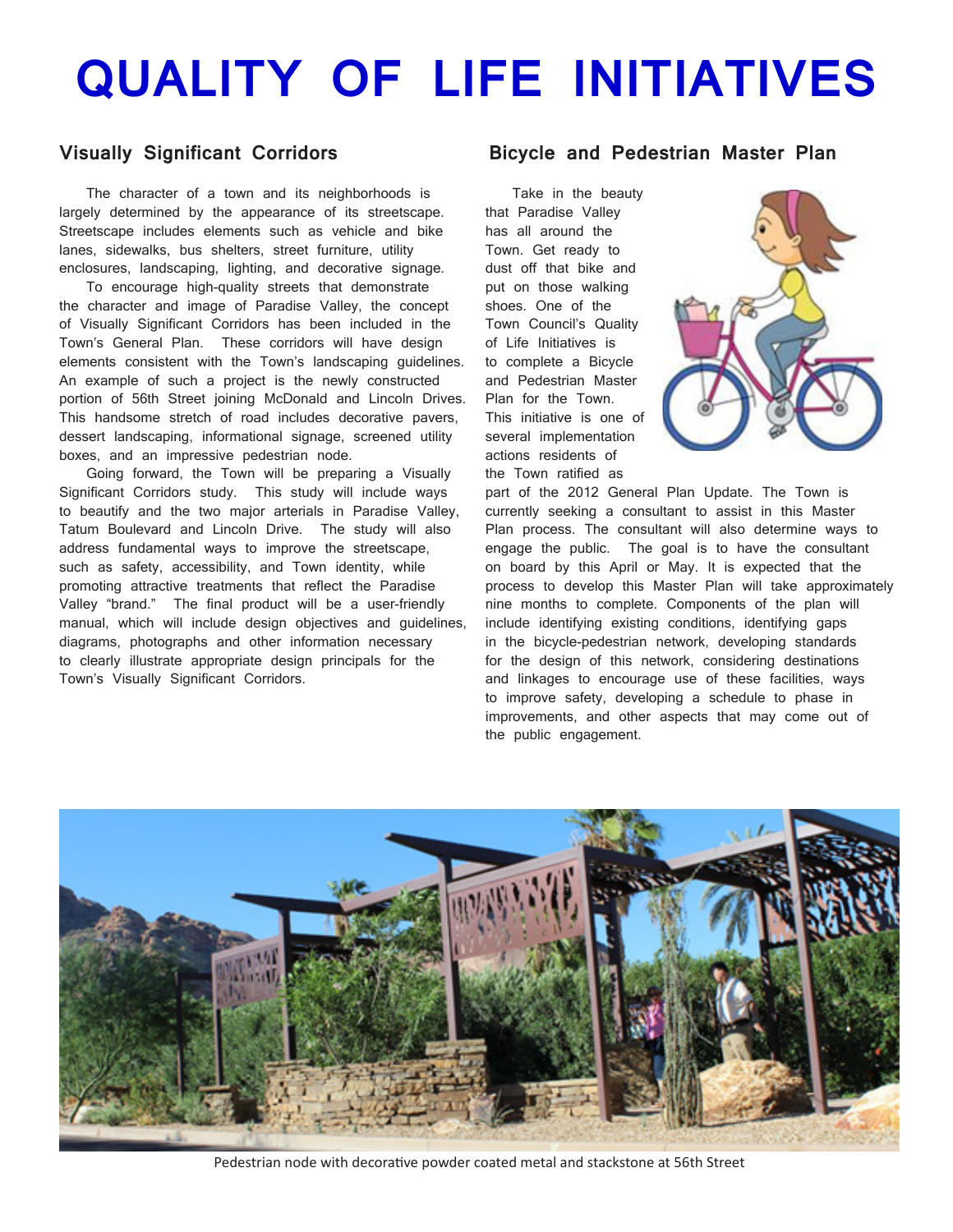A couple of the Quality of Life Initiatives were tasked to the Advisory Committee on Public Safety (ACOPS). These initiatives have a public safety element and broaden the participation of our community towards improving Paradise Valley.

### **Signage in School Zones**

 Arizona State law allows for public schools to petition the Town Council to reduce the speed limit to 15 miles per hour during weekdays when classes are in session. Although it would seem natural for private or charter schools to also petition the Town Council to keep their students safe, the law does not take these institutions into account. As a result, there is no clear process for a private or charter school to reduce the speed limit near their campus. Some of the private schools in Paradise Valley have approached past Town Councils to get the speed reduced. ACOPS will work on a clear process and set of conditions that would be beneficial to maintaining the safety of our most precious resource.

### **Neighborhood Parking & Traffic Concerns**

 The Police Department receives several requests per month to deploy resources in order to reduce the number of vehicles parked on the streets in a neighborhood. Parking issues are usually short term as a result of a neighborhood gathering, which rectify themselves within a few hours. Occasionally, the parking and associated traffic issues have a more lasting impact, such as in neighborhoods around Camelback Mountain during hiking season. The simple solution is to place no parking signs as far as the eye can see. But this can create visual clutter, pull limited law enforcement resources, and just push the problem to the next neighborhood. Further, there may not be neighborhood unanimity about the

solution. Developing a set of analysis tools and remedies that look at the larger problem and form some criteria for implementing parking restrictions and traffic calming measures is the goal of this initiative.



## **TRASH COLLECTION**

 Trash, garbage, rubbish, waste. Just as it goes by many names, it can have many impacts and many opinions on how it is managed.

 Currently, the Town licenses five trash collection providers: Area Disposal, Greenline Waste, Republic Services, Scott Waste Services, and Waste Management. This means there are trash bins out and trucks rolling through neighborhoods six days a week generating noise and dust. Moreover, the added wear and tear on residential streets reduces the operational life of the road surface. Some residents express safety concerns both for vehicles and pedestrians of having such an active commercial operation in a neighborhood.

 On the other hand, some neighbors express a deep satisfaction for the personalized service they receive from their trash haulers.



 There are many options to reduce the negative impacts and improve efficiencies. The Town could restrict the days of collection, issue a license agreement to one provider to service the entire Town, or divide the Town into districts and bid them separately. It could require additional axles to distribute the weight of the trucks and reduce wear and tear or demand all CNG vehicles. The Mayor and Council have tasked Town staff to develop a range of options and present them at a community conversation in the spring. Also, a community forum and poll will be set up on the Town's website to engage and collect resident feedback and suggestions. Watch for your opportunity to comment and help improve the quality of life in Paradise Valley.

### **Planning Commission**

 The Planning Commission has further agreed to explore QOL initiatives including:

- Hillside Code Revisions
- Lighting Code
- Wall Code
- Sign
- Blight
- Noise Ordinance